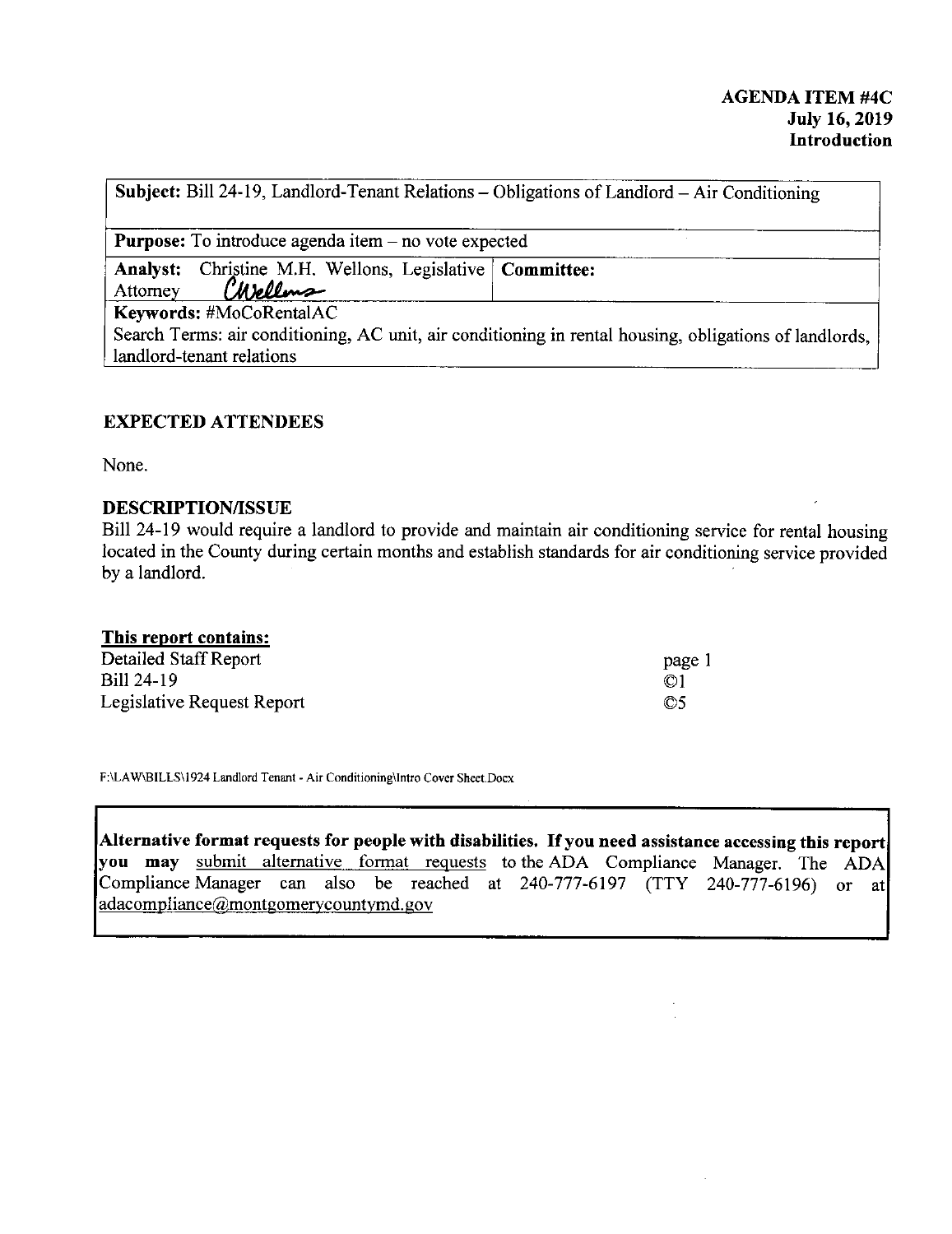Agenda Item 4C July 16, 2019 **Introduction** 

#### **MEMORANDUM**

July 11, 2019

| TO:      | County Council                                                                        |
|----------|---------------------------------------------------------------------------------------|
| FROM:    | Christine M.H. Wellons, Legislative Attorney                                          |
| SUBJECT. | Bill 24-19, Landlord-Tenant Relations - Obligations of Landlord - Air<br>Conditioning |
| PURPOSE: | Introduction – no Council votes required                                              |

Bill 24-19, Landlord-Tenant Relations - Obligations of Landlord - Air Conditioning, sponsored by Lead Sponsor Councilmember Hucker and co-sponsored by Co-Sponsor Councilmember Jawando is scheduled to be introduced on July 16. A public hearing is tentatively scheduled for September 9 at 1:30 p.m.<sup>1</sup>

Bill 24-19 would require a landlord to provide and maintain air conditioning service for rental housing located in the County during certain months and establish standards for air conditioning service provided by a landlord.

### **Background**

The County Code does not currently require a landlord to supply and maintain airconditioning in rental housing.

Bill 24-19 would amend County Code Chapter 29, Landlord-Tenant Relations, to require a landlord to provide and maintain air conditioning service in a safe and good working condition so that it provides an inside temperature of eighty degrees Fahrenheit (80° F.) or less between May I and September 30.

| This packet contains:      | Circle $#$ |
|----------------------------|------------|
| Bill 24-19                 |            |
| Legislative Request Report |            |

**F:\LA W\BILLS\1924 Landlord Tenant~ Air Conditioning\Intro Memo.Docx** 

1 #MoCoRentalAC

Search Terms: air conditioning, AC unit, air conditioning in rental housing, obligations of landlords, landlord-tenant **relations**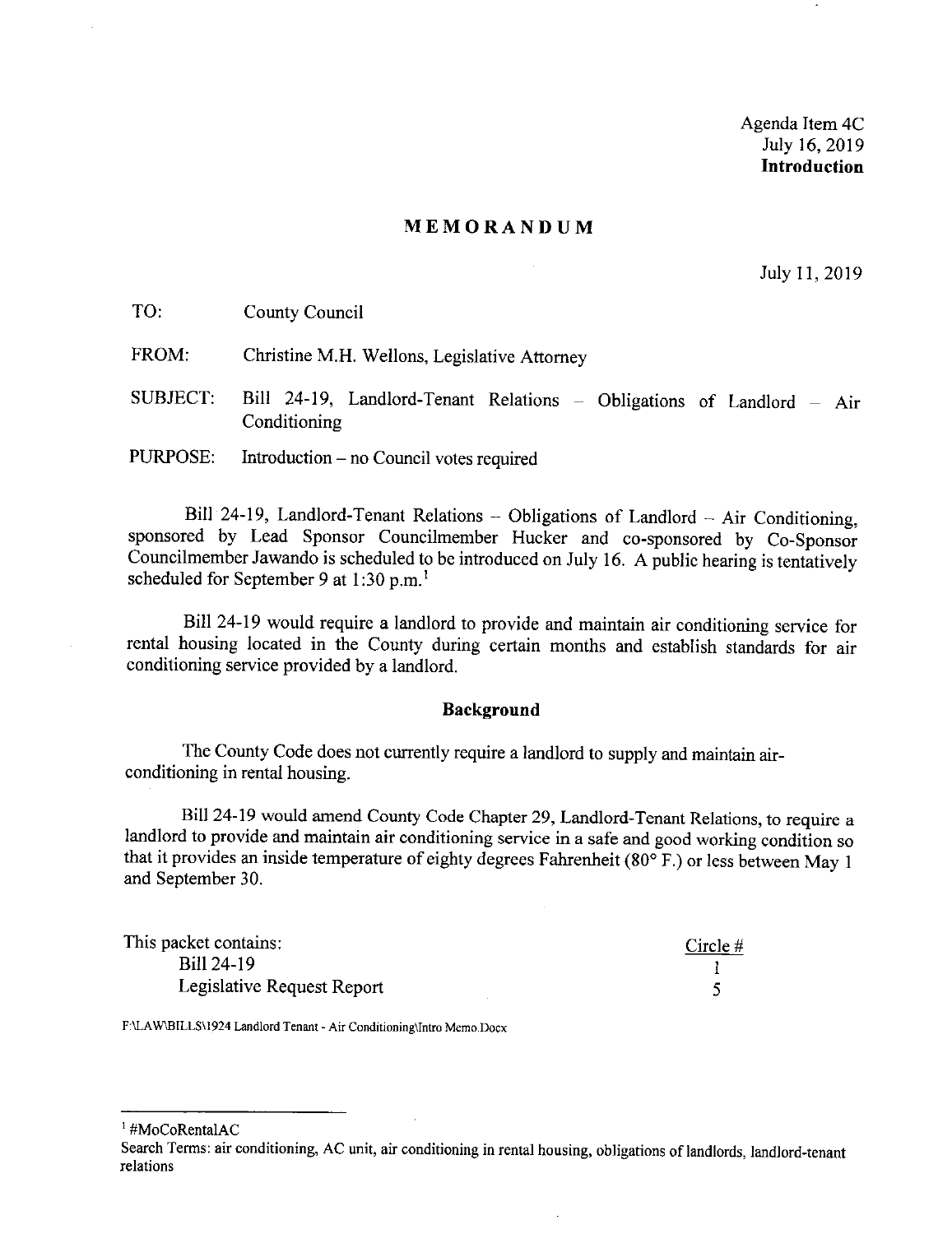| Bill No. 24-19                         |                               |  |
|----------------------------------------|-------------------------------|--|
| Concerning: Landlord-Tenant Relations- |                               |  |
|                                        | Obligations of Landlord - Air |  |
| Conditioning                           |                               |  |
| Revised: 7/5/2019 Draft No. 2          |                               |  |
| Introduced: July 16, 2019              |                               |  |
| Expires: _____ January 16, 2021        |                               |  |
| Enacted:                               |                               |  |
| Executive:                             |                               |  |
| Effective:                             |                               |  |
| Sunset Date: None                      |                               |  |
| $Ch.$ __ __, Laws of Mont. Co.         |                               |  |
|                                        |                               |  |

# **COUNTY COUNCIL FOR MONTGOMERY COUNTY, MARYLAND**

Lead Sponsor: Councilmember Hucker Co-Sponsor: Councilmember Jawando

## **AN ACT** to:

- (1) require a landlord to provide and maintain air conditioning service for rental housing located in the County during certain months;
- (2) establish standards for air conditioning service provided by a landlord; and
- (3) generally amend the law governing rental housing in the County.

## By amending

Montgomery County Code Chapter 29. Landlord-Tenant Relations Section 29-30

| <b>Boldface</b>              | Heading or defined term.                            |
|------------------------------|-----------------------------------------------------|
| Underlining                  | Added to existing law by original bill.             |
| [Single boldface brackets]   | Deleted from existing law by original bill.         |
| Double underlining           | Added by amendment.                                 |
| [[Double boldface brackets]] | Deleted from existing law or the bill by amendment. |
| $\star$ $\star$ $\star$      | Existing law unaffected by bill.                    |
|                              |                                                     |

*The County Council for Montgomery County, Maryland approves the following Act:*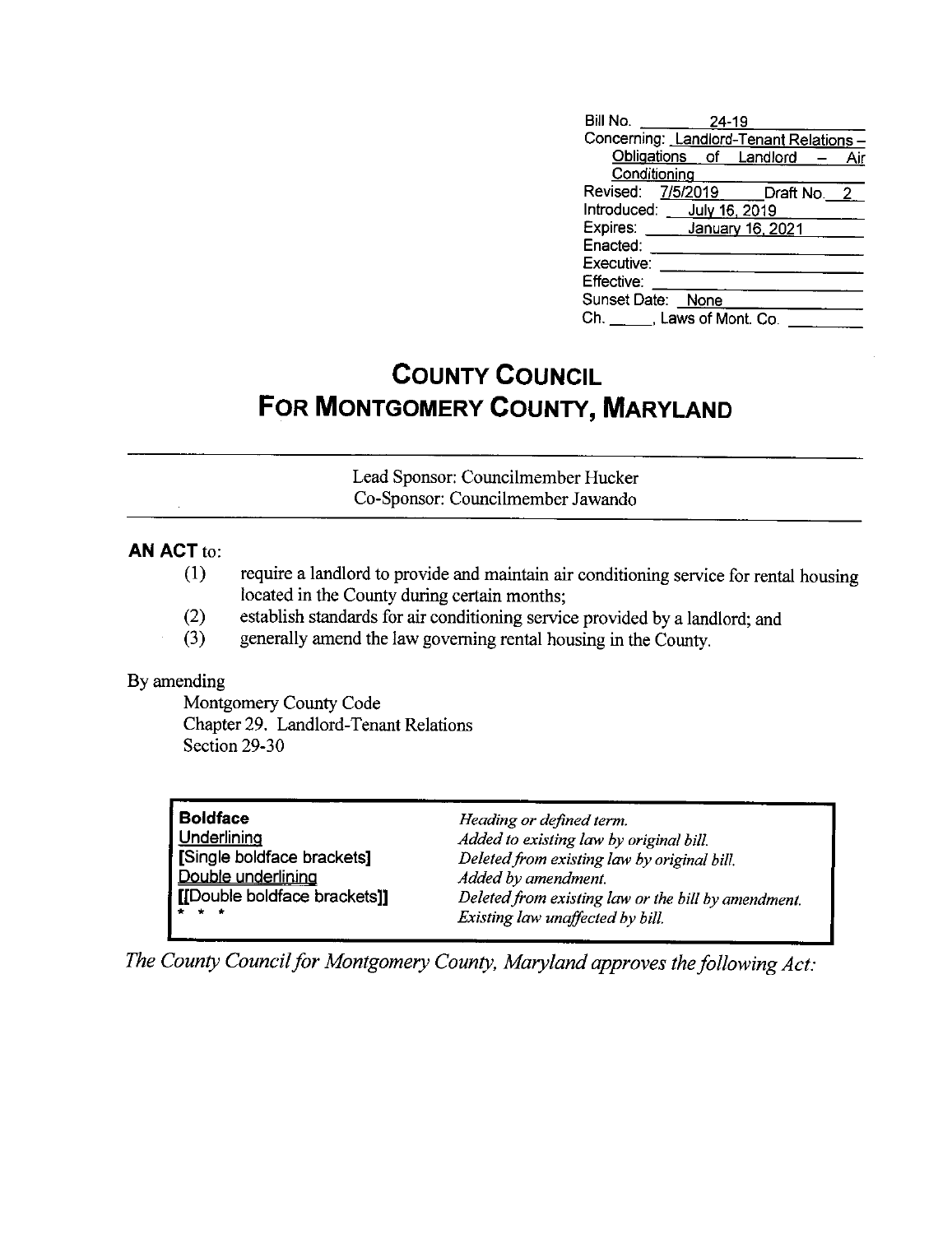1 **Sec. 1. Section 29-30 is amended as follows:**  2 **29-30. Obligations of landlords.**  3 (a) Each landlord must reasonably provide for the maintenance of the health, 4 safety, and welfare of all tenants and all individuals properly on the 5 premises of rental housing. As part of this general obligation, each 6 landlord must: 7 (1) Comply with all applicable provisions of any federal, state, or 8 9 10 11 12 13 14 15 16 17 18 19 20 21 22 23 24 25 26 27 county law or regulation governing the maintenance, construction, use, or appearance of the dwelling unit and common areas. (2) Keep all areas of the building, grounds, facilities, and appurtenances in a clean, sanitary, and safe condition. (3) Make all repairs and arrangements necessary to put and keep the dwelling unit and the appurtenances in as good a condition as they were, or should by law or agreement have been, when the tenancy began. However, a lease for a single-family dwelling unit may provide that a tenant must pay, up to a maximum annual amount set by executive regulation, for the costs of maintenance of the dwelling unit, but not for replacement of or repairs to structural elements of the building, major appliances, or electrical, plumbing, heating, or air conditioning systems unless replacement or repair of these items is required because of actions of the tenant or any person for whom the tenant is legally responsible. ( 4) Maintain all electrical, plumbing, and other facilities and conveniences supplied by the landlord in good working order. (5) Supply and maintain appropriate receptacles to remove trash, and pay for its frequent removal. However, the landlord of a singlefamily dwelling unit must pay for the frequent removal of trash,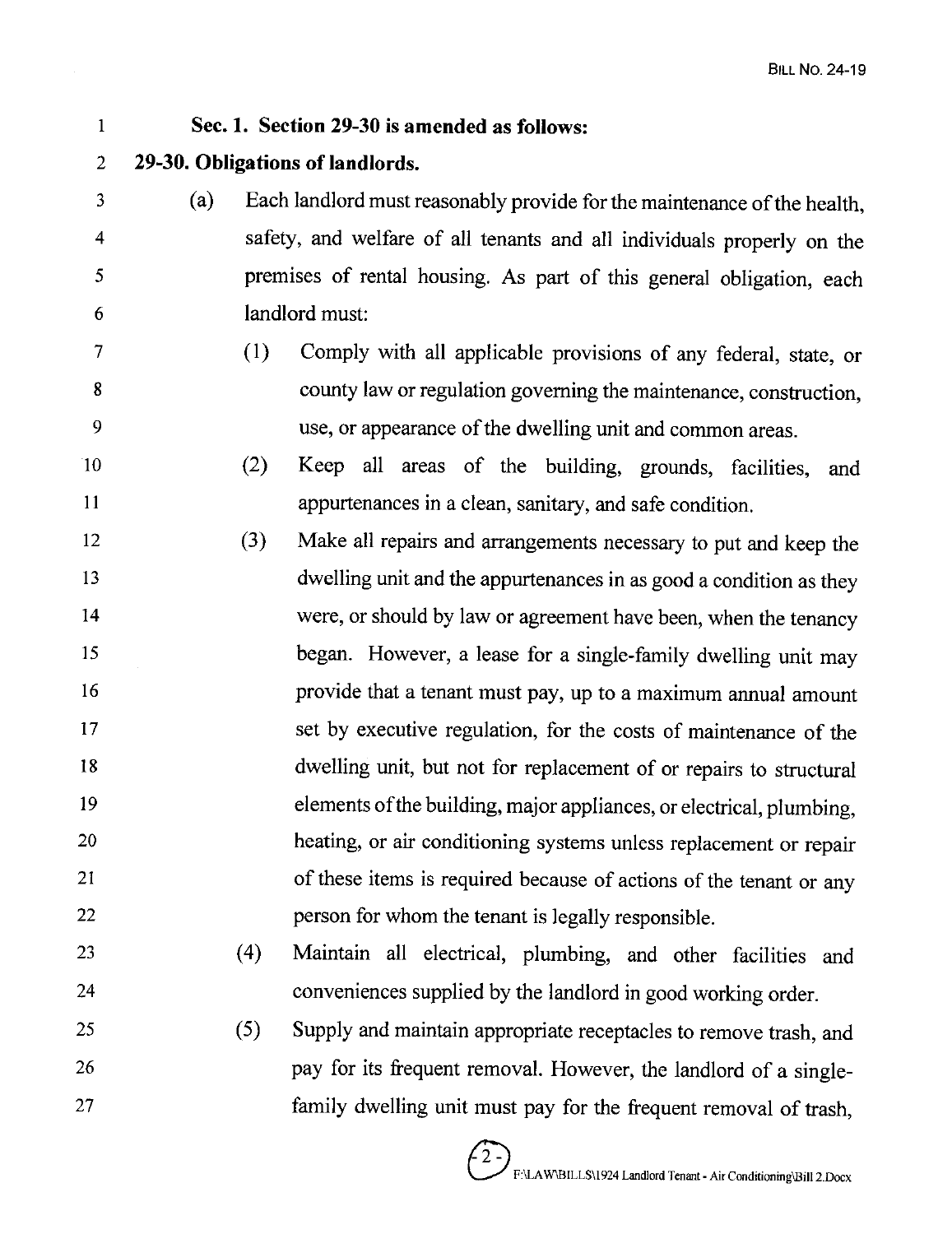- 28 29 30 31 32 but need not provide or maintain appropriate receptacles. A lease for a single-family dwelling unit may require a tenant to pay for trash collection service if that service is provided directly by a private trash hauler and the dwelling unit is not located in a County collection district.
- 33 34 35 36 37 38 39 40 (6) Supply water and hot water as reasonably required by the tenant and adequate heat as required by Chapter 26. In a dwelling unit located in a common ownership community, the landlord must provide water, hot water and adequate heat to the extent that the landlord is responsible for providing these services. This subsection does not impair any provision in a lease that obligates a tenant to pay for gas, heating oil, electricity, water, or sewer service that the tenant uses.
- 41 42 43 44 (7) For each unit in a building constructed before July I, 1978, and for which units are not individually metered, provide the tenant with all information required under the Public Utilities Article of the Maryland Code and applicable COMAR provisions governing:
- 45 (A) electric and gas submeters; and
- 46 (B) energy allocation systems.
- 47 48 49 50 51 (8) Display in the lobby, vestibule, rental office, or other prominent public place on the premises, a sign in a form approved by the Director that includes information in English, Spanish, French, Chinese, Korean, Vietnamese, and other languages as determined necessary by the Director, about:
- 52 (A) filing a complaint under this Chapter; and
- 53 (B) the retaliatory practices prohibited under this Chapter.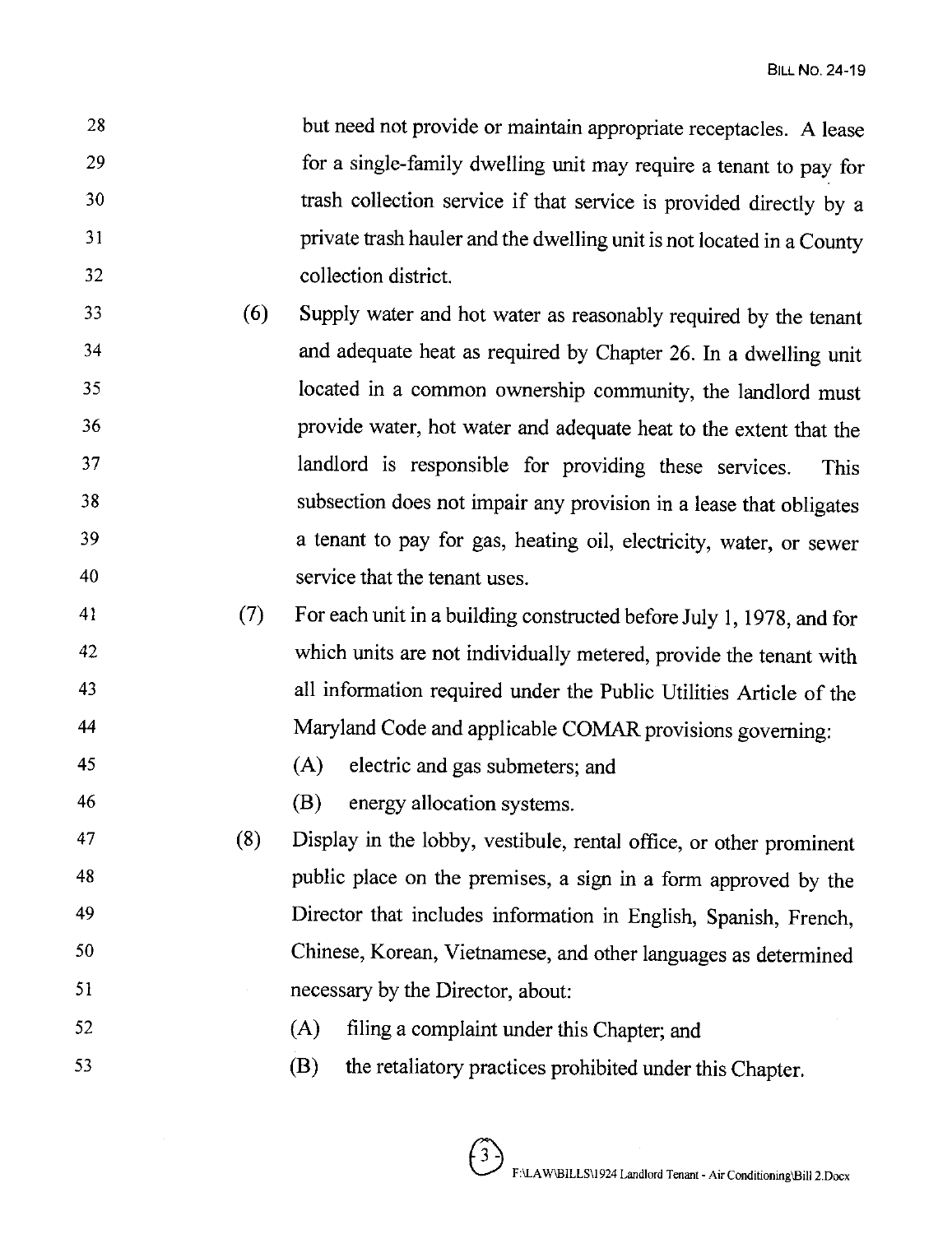| 54 |     | (9)<br>Supply and maintain air conditioning service either through          |
|----|-----|-----------------------------------------------------------------------------|
| 55 |     | individual air conditioning units or a central air conditioning             |
| 56 |     | system in a safe and good working condition so that it provides an          |
| 57 |     | inside temperature of eighty degrees Fahrenheit (80° F.) or less            |
| 58 |     | between May 1 and September 30. This subsection does not                    |
| 59 |     | impair any provision in a lease that obligates a tenant to pay for          |
| 60 |     | gas or electricity that the tenant uses.                                    |
| 61 | (b) | If the duty imposed by subsection $(a)(1)$ is incompatible with, or greater |
| 62 |     | than, a duty imposed by any other part of this Section, subsection $(a)(1)$ |
| 63 |     | governs.                                                                    |
|    |     |                                                                             |

64 (c) Subsections (a)(2) and (a)(5) do not apply to a dwelling unit located in a 65 condominium or cooperative housing structure.

 $\sim$